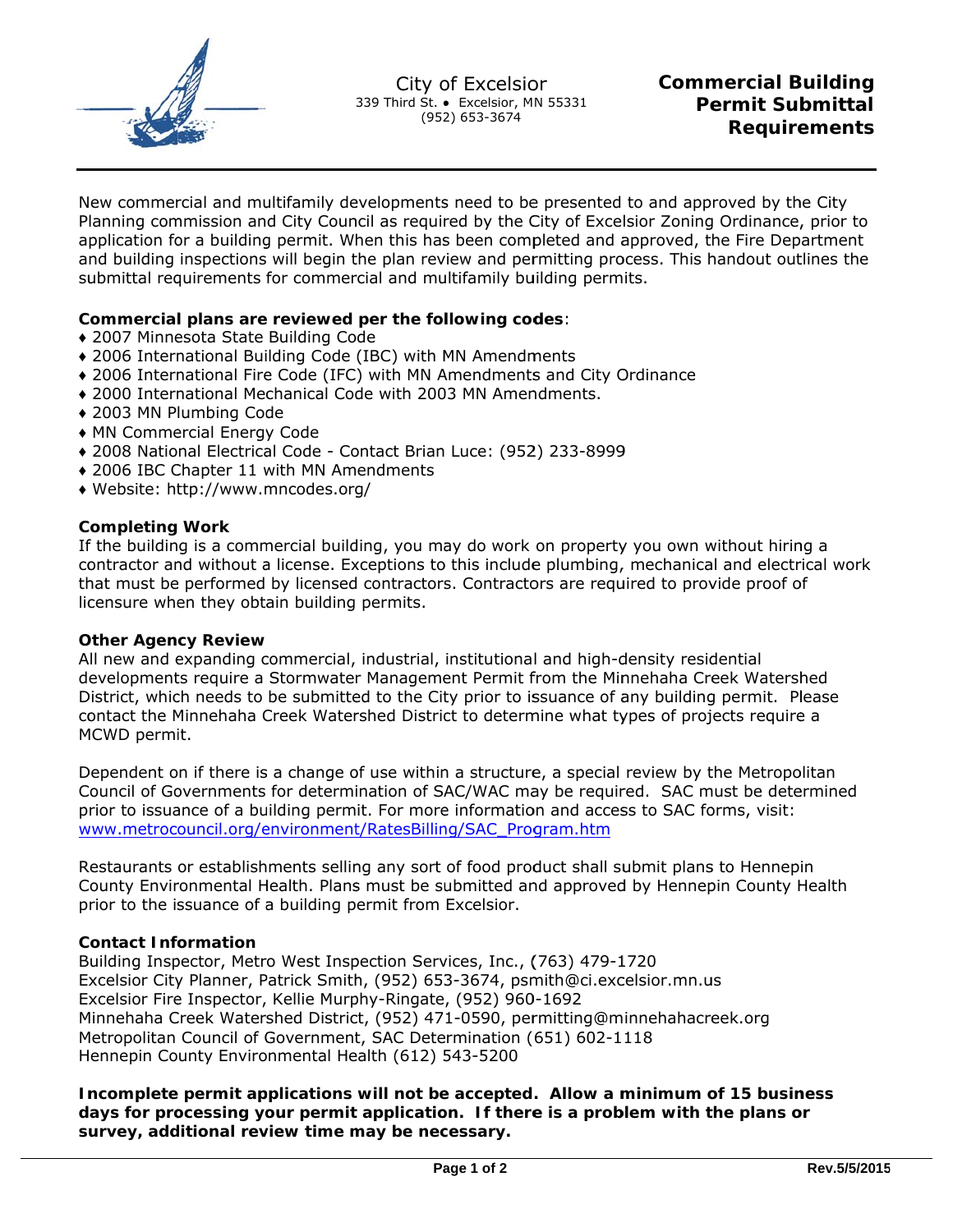# **Tenant Improvement/Remodel Plan Review Submittal Checklist**

- 1. Completed City of Excelsior Building Permit Application Form.
- $\Box$  2. Three copies of the following Architectural and Structural documents. Certified by licensed professionals (unless applicant can demonstrate exemption to Minnesota Rule 1800.5200).
	- A. Completed Building Code Analysis Form
		- Identify Construction Type
		- Identify all Occupancy Groups and associated floor areas
		- Demonstrate through calculations that the proposed work complies with building code allowable area limitations. Provide a plan diagram if mixed occupancy-separated use.
		- Indicate the occupant loads and existing
		- Provide plumbing fixture calculations based upon occupant load.
	- B. Floor Plans
		- Clearly differentiate between existing and new work.
		- Provide functional room names for all spaces.
		- Indicate location of fire related assemblies & construction types.
		- Provide dimensions at all new work.
		- Provide reference marks to other drawings (elevations, sections, and details).
		- Identify all exit signs and emergency lighting.
	- C. Sections and Details of Construction
		- Illustrate the basic wall section and detail transitions.
		- Indicate materials and configurations at transitions.
		- Provide crucial elevations points and dimensions.
		- Indicate flashings, weeps, and joints.
	- D. Construction Assemblies provide details and test assembly references.
	- E. Interior Elevations provide dimensioned elevations at handicap accessible function areas. (Toilet Rooms, Reception Counters, Drinking Fountains, Sinks & counters for nonwork related uses).
	- F. Energy Code Worksheet documentation (only required if changing occupancy groups).
- 3. Hennepin County Environmental Health If applicable, letter of approval from Hennepin County is required prior to the issuance of a building permit.
- $\Box$  4. Metropolitan Waste Control Commission SAC Determination
- $\Box$  5. A copy of the recording of a Variance or Conditional Use Permit, if applicable. A copy of the recording of a Variance or Conditional Use Permit is required to be submitted to the City prior to issuance of a building permit.

## **Plumbing Plans must be submitted to the Minnesota Department of Labor and Industry for approval prior to submitting to City.**

## **Additional Submittal Requirements for New Construction or Additions**

- $\Box$  1. Submittal of Escrow Deposit Fee.
- $\Box$  2. Two sets of certificates of survey. Surveys must comply with Excelsior City Code, Appendix E, Article 9. (must be submitted in both hard copy and electronic form/format, dwg & pdf).
- $\Box$  3. Grading Plan and Details (hard copy and electronic form/format pdf).
- $\Box$  4. Utility Plan and Details.
- $\Box$  5. Landscape Plan and Tree Preservation plan.
- $\Box$  6. The Building Official may require soil test and an engineer's analysis if any questionable soils are encountered.
- □ 7. Complete and Sign, Application for Permit to Construct, Repair or Remove Sidewalk, Curb and Gutter, and Driveway Access to Public Street, if applicable.
- □ 8. Complete and Sign, Application for a Site Alteration Permit for Historic Structures and Historic Districts, if applicable (Sec 20-5).
- $\Box$  9. Minnehaha Creek Watershed District Stormwater Management Plan, which is required prior to issuance of any City building permit.